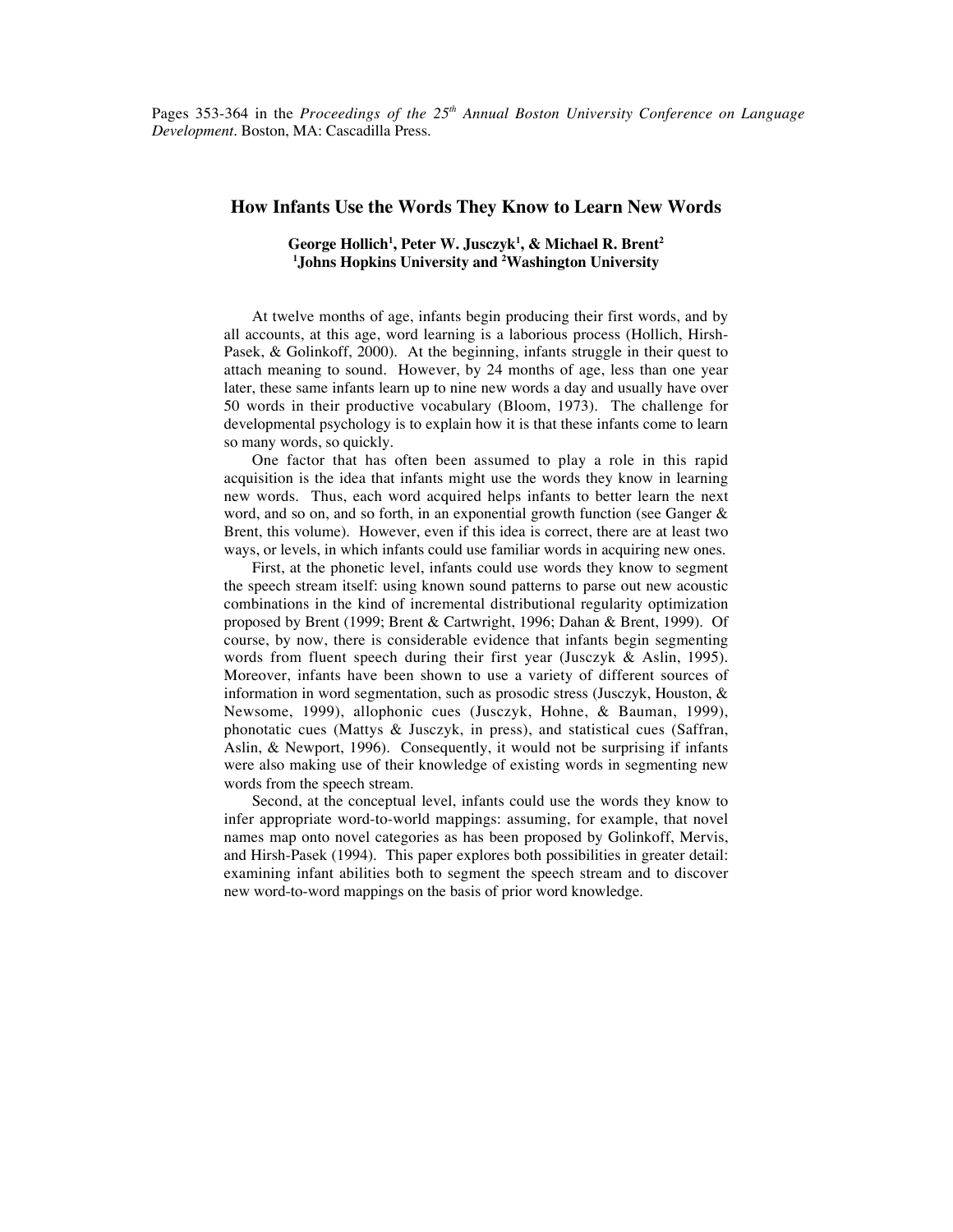## **1. Experiment 1**

Brent's (1999) INCremental Distributional Regularization OPtimization (INCDROP) model was designed as a computer simulation of how learners segment the speech input and build a lexicon for their native language. A key assumption of the model is that familiarity with words allows learners to better segment the speech-stream. Thus, when confronted with the phrase "pretty *kiosk*" infants should be able to extract the familiar word, "pretty," from the utterance and infer that "*kiosk"* must also be a word. In fact, the computer simulation of this model achieved a reasonable level of success in segmenting words from an input corpus of child-directed speech. The success of this model leads to an empirical hypothesis about the performance of infant language learners. Children should learn the meaning of words surrounded by a familiar context faster than those surrounded by an unfamiliar one.

Twenty-four, 24-month-old infants were tested, using the split-screen preferential looking procedure (Hollich, Jusczyk, and Luce, 2000). Similar sorts of tasks have been used successfully in studying on-line word recognition with infants between 15 and 24 months of age (Schafer & Plunkett, 1998; Swingley, Pinto, & Fernald, 1999) on their word learning following familiarization with words that were placed in a familiar or an unfamiliar context. Specifically, infants were first familiarized with a pair of phrases: either "pretty kiosk" and "ritzy pylon" or vice versa. Next, they were tested with a pair of items already known to most infants (*flower* and *apple*). These warm-up test trials served to inform infants about the nature of the task and provided a baseline measure of their performance. Next, the infants were trained on the meaning of the words *kiosk* and *pylon*. Finally, they were tested on their recall of the meaning of these words (see Table 1 for the design).

| Sound Track                                   |
|-----------------------------------------------|
| "Ritzy Kiosk" (x 3)<br>"Pretty Pylon" $(x 3)$ |
| "Flower" $(x 3)$<br>"Apple" $(x 3)$           |
| "Pylon" $(x 3)$                               |
| "Kiosk" $(x 3)$                               |
| "Pylon" $(x 3)$                               |
| "Kiosk" $(x 3)$                               |
|                                               |

## **Table 1. Design of Experiment 1.**

\*\* Note. Each set of trials was counterbalanced.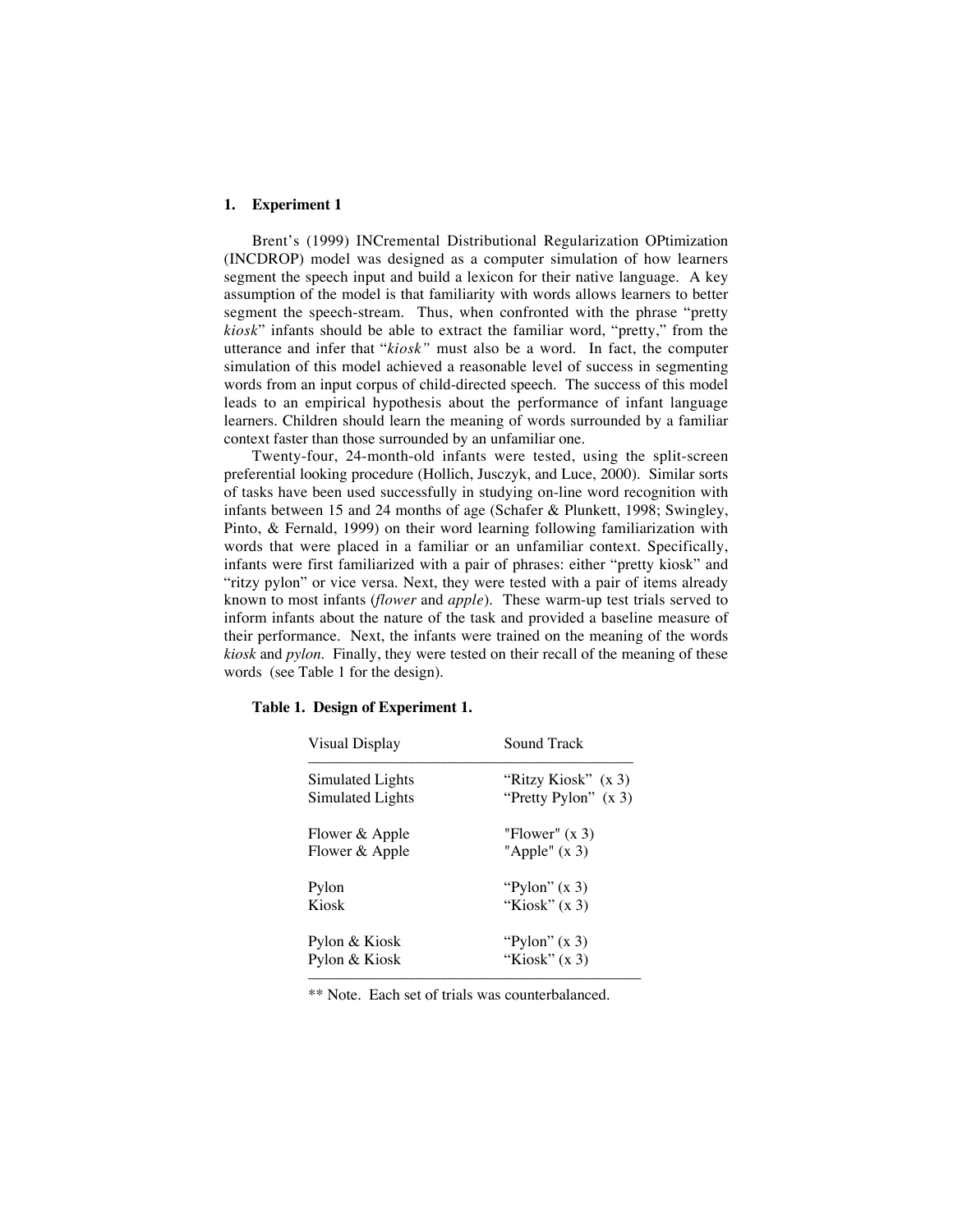

**Figure 1. Mean difference in looking to target by condition.**

As in all preferential looking procedures (see Golinkoff, Hirsh-Pasek, Cauley, & Gordon, 1987), the logic was that infants would look longer at the object that matches the auditory stimulus. The dependent variable was the mean difference in looking time between the target and the non-target. An additional dependent measure was the time it took infants to shift, after the onset of the target word, from looking at the non-target to the target object.

It should be noted that this task of learning two words in close temporal proximity is a difficult one. Other studies using this task have found that infants tend to learn one word or the other, but not both (see Hollich, Jusczyk, & Luce, 2000). Specifically, Hollich et al. found that infants learned a word more easily when they had been previously familiarized with just a few similar sounding words, as opposed to many similar sounding words. Hence, familiarization was critical in determining which of the words was learned. Given that only one word tends to be learned, in such circumstances, then factors that favor the easier extraction of one word over the other from fluent speech might well dictate that that word is the one that is learned. One such factor is the context that the target words appear in. Consequently, a task of this sort may be an effective vehicle for investigating lexical effects of the sort predicted by the INCDROP theory. In effect, the task forces infants to chose one word over the other. Thus, in this case, any consistent preference in favor of a word presented in the familiar context would provide evidence of the kind of effect predicted by the INCDROP model.

The results, presented in Figure 1, indicate that infants looked significantly longer at the targeted objects in the case of already known words, such as flower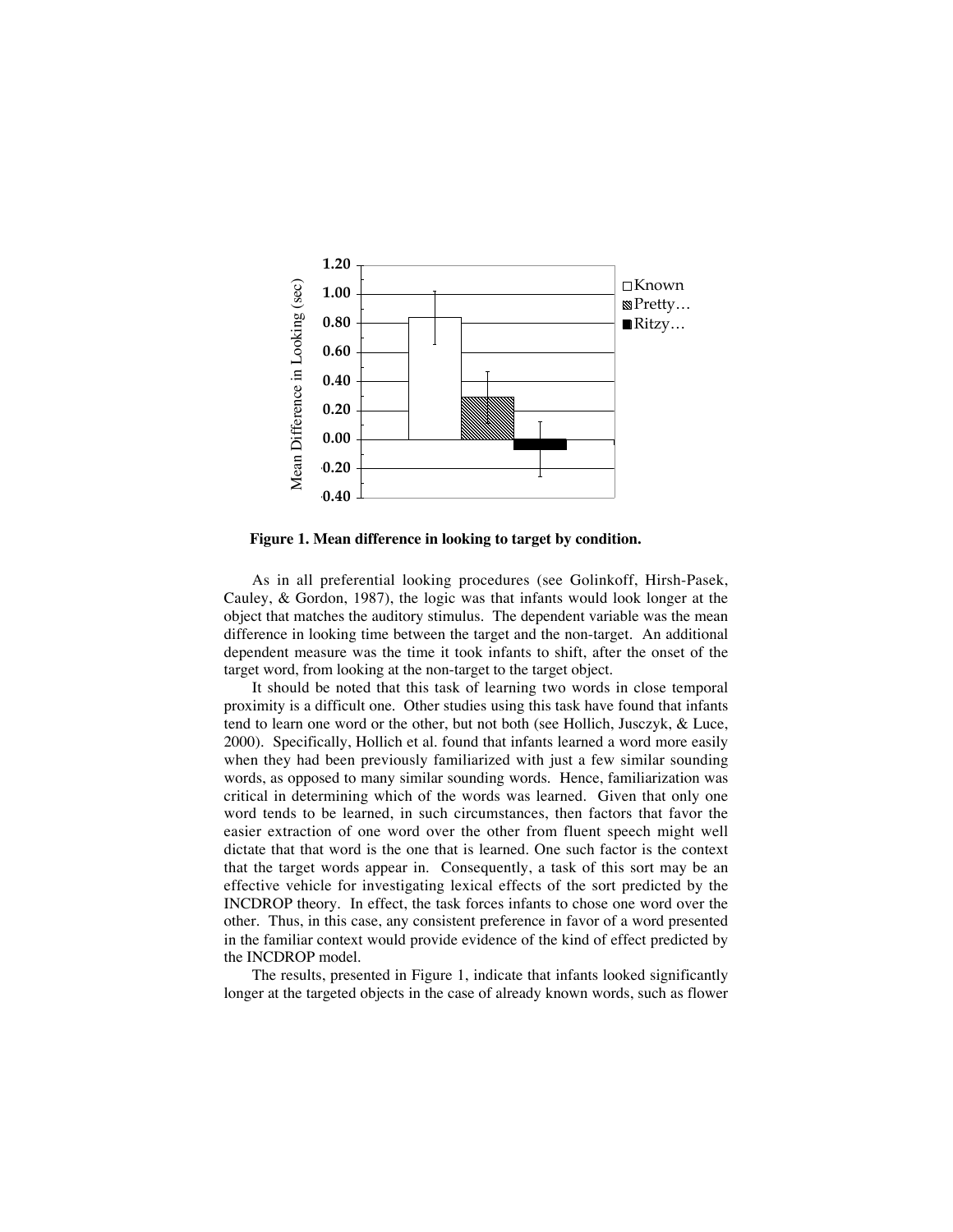and apple,  $t(23) = 4.55$ ,  $p < .001$ . However, for the two new words, first presented in the familiarization period, the mean difference in looking to the target did not differ significantly from zero,  $t(23) = 1.64$  and 0.35,  $p = .11$  and .75 for the familiar and unfamiliar contexts, respectively. Nor was there any significant effect of context when these were directly contrasted,  $t(23) = 1.17$ , *p* = .25. Furthermore, the reaction times, for the nineteen subjects who provided usable data, tell a similar story. Thus, while the time it took infants to shift their gaze to the target object after the onset of the target word was slightly faster for the familiar context, 883 ms compared to 929 ms  $(SE = 41$  and 56 ms, respectively), this difference was not statistically significant,  $t(18) = 0.28$ ,  $p =$ .78.

Although infants indicated that they understand the known words, *apple* and *flower*, they did not show any significant effect of surrounding context in learning the new words, *kiosk* and *pylon*. Although individual infants did learn at least one word, they did not consistently learn the word in the familiar context, "pretty," as predicted by the INCDROP model. Interestingly, however, the results were in the correct direction for the effect predicted by INCDROP. That is, infants seemed to perform better in the familiar context, although this effect was not marginally significant.

These findings raise a methodological question. Perhaps, with this method and this task, the benefit, such as it was, from a familiar context was mitigated by the presence of other cues to segmentation in the input. That is, metrical stress, allophonic cues, and even the fact that silence occurred after the critical words, all could have signaled to these infants that "ritzy" and "pylon" were two separate words. In this manner, although we found little evidence of a INCDROP effect, it may be that infant's segmentation abilities were good enough to parse both words easily, thus obscuring any INCDROP effect. Perhaps evidence for INCDROP could be found in a study that minimized other segmentation cues.

## **2. Experiment 2**

In Experiment 2, we attempted to minimize the contribution of the other cues to segmentation in order to encourage the use of the INCDROP strategy in segmenting these words. The target words were changed to *opal* and *onyx*, because prior work had indicated that vowel initial words are more difficult to segment (Mattys & Jusczyk, in press; Nazzi, Jusczyk, & Bhagirath, 1999). In addition, the surrounding contexts during familiarization were increased to the full sentences, "The \_\_\_ is pretty," and "Faux \_\_\_ fools misers." This latter change had the effect of surrounding the target words on both sides and minimizing the prosodic cues to segmentation. In effect, these stimuli were designed to increase the difficulty of extracting the target words from the contexts in order to make it more likely that infants would rely on the INCDROP strategy.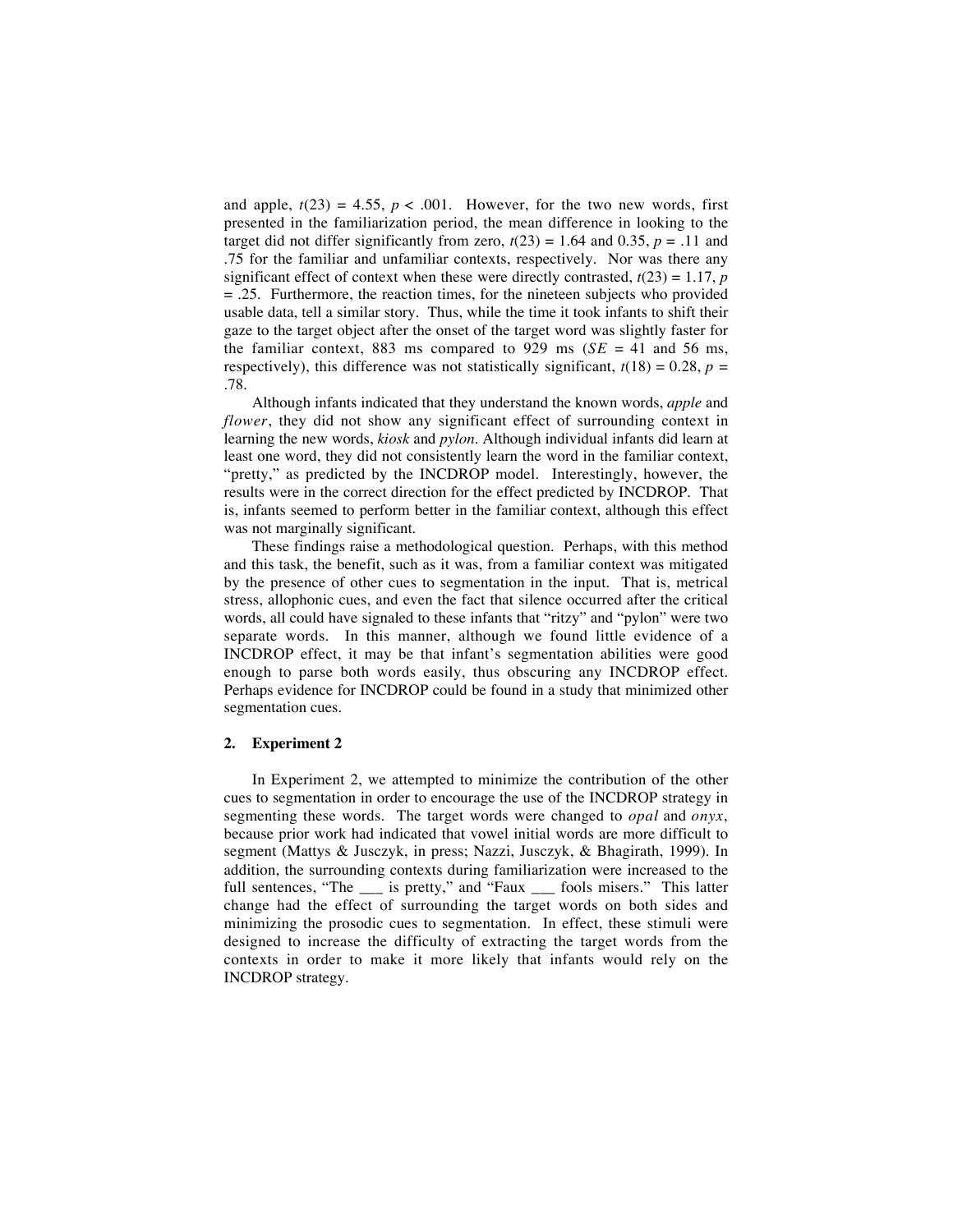

**Figure 2. Mean difference in looking to target by condition.**

The results for twenty-four 24-month-old subjects are presented in Figure 2. Once again, infants looked significantly longer at the targeted objects in the case of the already known words, *flower* and *apple*,  $t(23) = 2.15$ ,  $p = .02$ . However, the mean difference in looking to the target for the words taught during familiarization was not significantly different from zero, regardless of context,  $t(23) = 1.36$  and 0.66,  $p = .19$  and .51 for the familiar and unfamiliar contexts, respectively. Nor was there any significant effect of context when performance on these was directly contrasted,  $t(23) = 0.47$ ,  $p = .64$ . Further, the reaction times, for the twenty subjects who provided usable data, are nearly identical. Thus, the time it took infants to shift their gaze to the target after the onset of the target word was 938 ms for the familiar context and 929 ms for the unfamiliar context  $(SE = 52$  and 57 ms, respectively). This difference was not statistically significant,  $t(19) = 0.17$ ,  $p = .86$ , and it was actually smaller than the difference observed in Experiment 1.

Once again, these results suggest that, although infants responded appropriately the known words, *apple* and *flower*, they did not show any significant effect of responding faster or more accurately to the taught word that had been presented in the familiar context than to the one presented in the unfamiliar context.

#### **3. Experiment 3**

Although the behavior of infants in these first two experiments does not provide support for a segmentation strategy along the lines of the INCDROP model, perhaps there were additional methodological factors concealing any effects that familiar context may have on segmenting new words. Might the task we used have been ineffective in teaching new words to infants? This seems extremely unlikely given previous success in using this very task with 17-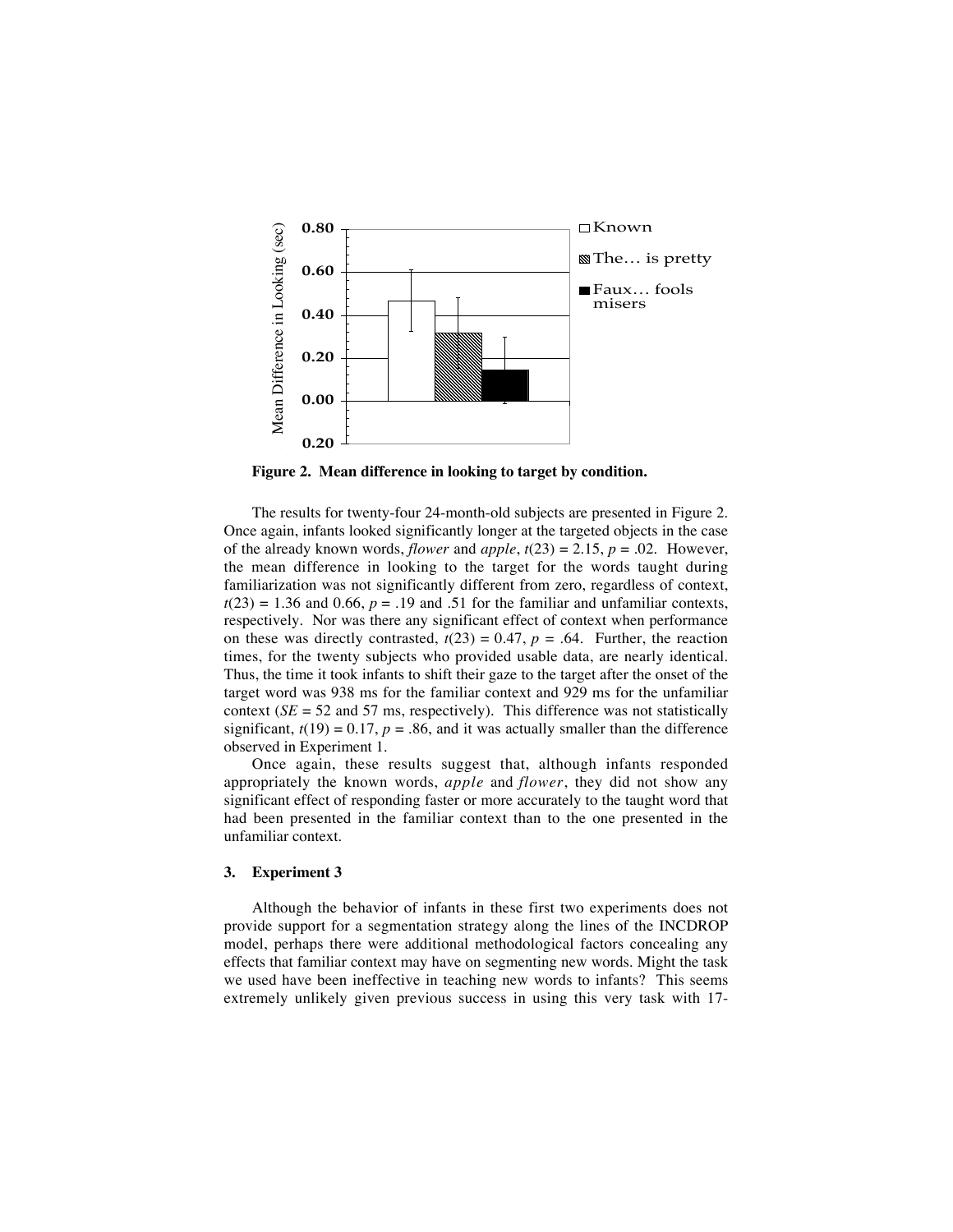

**Figure 3. Mean difference in looking to target by condition.**

month-olds (Hollich et al., 2000). More plausibly, a critical assumption of the previous two experiments is that segmentation during familiarization leads to facilitation during training. However, perhaps, because infants heard both words, individually, during training, the carry-over of any benefit from correct segmentation during familiarization was minimized. Thus, because each word is repeated in the clear during the training phase, infants might not have needed any advantage provided by the familiar contexts during the initial familiarization period.

If this account is correct, then the lack of any advantage for the familiar contexts we used stems from the fact that the isolated words used in the training phase were sufficient to ensure that infants mapped these words onto the appropriate objects. In retrospect, these two studies did not directly test the idea that a learner can make use of familiar words to learn a new one. Perhaps clearer evidence for the use of an INCDROP strategy could be found if infants were *trained* with words that were embedded in the familiar and unfamiliar contexts.

In Experiment 3, the design was revised to have the familiarization stimuli played during training. Thus, instead of hearing onyx or opal during labeling, infants heard: "faux onyx fools misers," and "the opal is pretty." This modification, it was hoped, would further force infants to rely on the INCDROP strategy in order to segment the correct word from these contexts to be attached to the object in the visual display. Only a correct segmentation of the training passage would ensure that infants would attach the correct word to the appropriate referent.

Results for twenty-four 24-month-olds are presented in Figure 3. Again, infants looked significantly longer at the targeted objects in the case of the already known words, flower and apple,  $t(23) = 3.75$ ,  $p = .001$ . However, once again, the mean difference in looking to the target for the newly taught words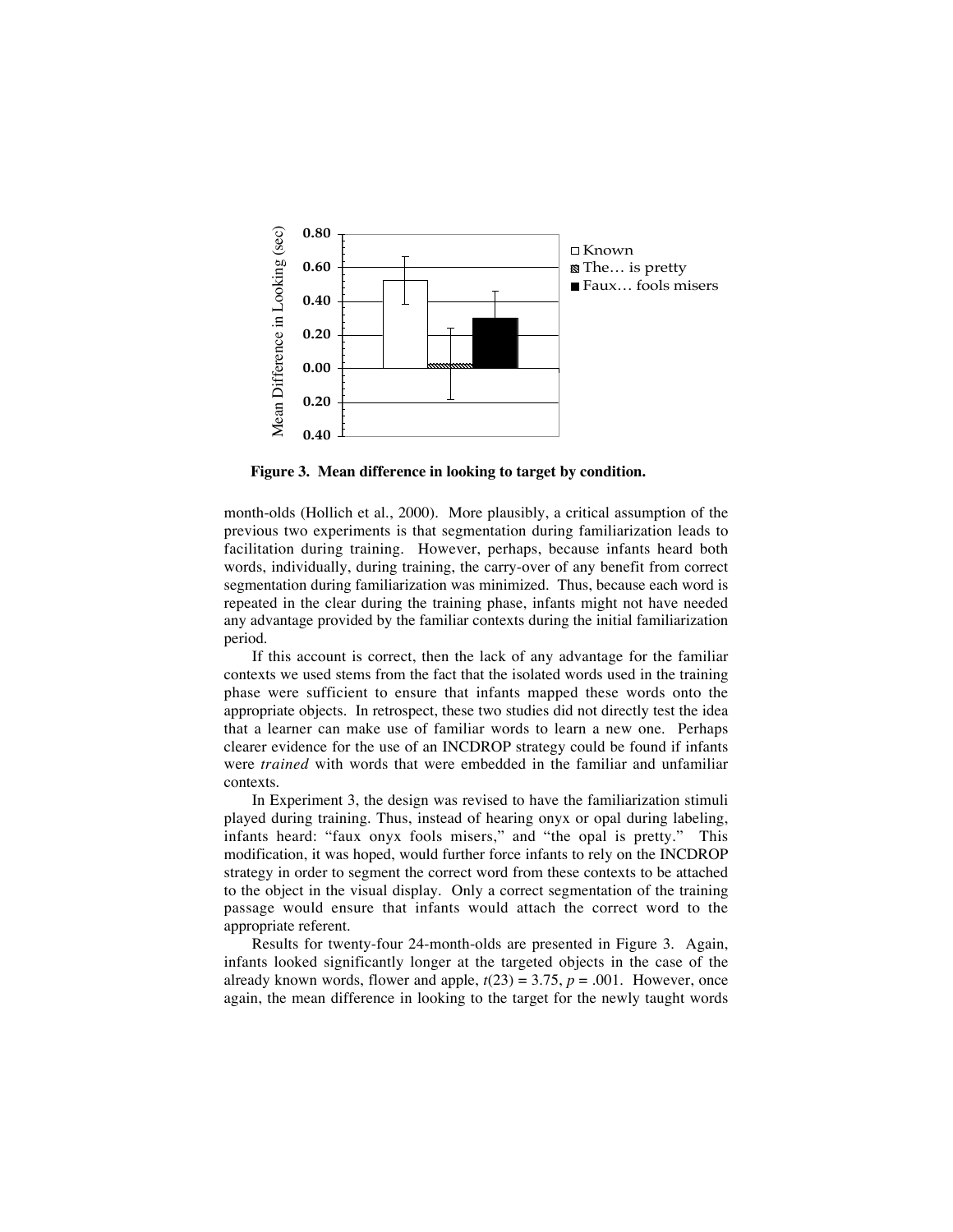did not differ significantly from zero, regardless of context,  $t(23) = 0.14$  and 1.88,  $p = 0.89$  and 0.07 for the familiar and unfamiliar contexts, respectively. Nor was there any significant effect of context when these were directly contrasted,  $t(23) = 1.00$ ,  $p = .32$ . If anything, the results are actually in the opposite direction from that predicted by the INCDROP model, although this effect was not even marginally significant. However, the reaction times, for the nineteen subjects who provided usable data, tell a different story, one that is in the direction predicted by INCDROP. Unfortunately, while the time it took infants to shift their gaze to the target after the onset of the target word was numerically faster for the familiar context, 884 ms compared to 972 ms ( $SE = 40$  and 60 ms, respectively), this difference was not close to being statistically significant, *t*(18)  $= 0.41, p = .68.$ 

Given these results, it may be that this method is simply not sensitive enough to detect subtle INCDROP effects, or perhaps INCDROP only comes on-line later in development. Certainly, many models of adults' word recognition abilities assume that known words play an important role in on-line word segmentation (Elman & McClelland, 1986; Luce & Pisoni, 1998; Norris, 1994). In any case, these experiments did not support the notion that infants use previously learned words in learning new ones, at least at the phonetic level.

#### **4. Another way that familiar words may affect word learning**

If infants do not use the words they know to segment the speech stream, perhaps they use the words they know to find the correct word-to-world mapping. How might this occur? Golinkoff, Mervis, and Hirsh-Pasek, (1994) proposed a principle of novel-name-nameless category  $(N^3C)$ , which states that infants will select an unnamed object as the referent for an unfamiliar label rather than an object for which these children already have a word. Thus, for example, when confronted with a rose and another unknown object, infants are more likely to select this unknown object as the referent for the word "dawnoo" than the rose. This idea is similar to Markman's (1989) principle of mutual exclusivity and Clark's (1983) principle of contrast. It implies that infants should be able to infer the referent of a new word if it is paired with a familiar word. Even if the "familiar" word has been recently learned, as in the case of the "pylon" and the "kiosk," learned in Experiment 1.

To explore this possibility, we decided to test the infants from Experiment 1 in an additional experiment, one week after their initial visit to the lab. The design of this experiment is shown in Table 2, and it examines three hypotheses across three sets of trials. The first set of trials asks whether infants even remembered the words across a one-week delay. For these trials, the taught words are paired with each other, as in the test phases of the previous experiments. The second set of trials asks whether infants could infer the meanings of new words when shown a novel object and another object corresponding to one of the newly learned words or one of the already known words, *apple* and *flower*. Notice that successful performance on these trials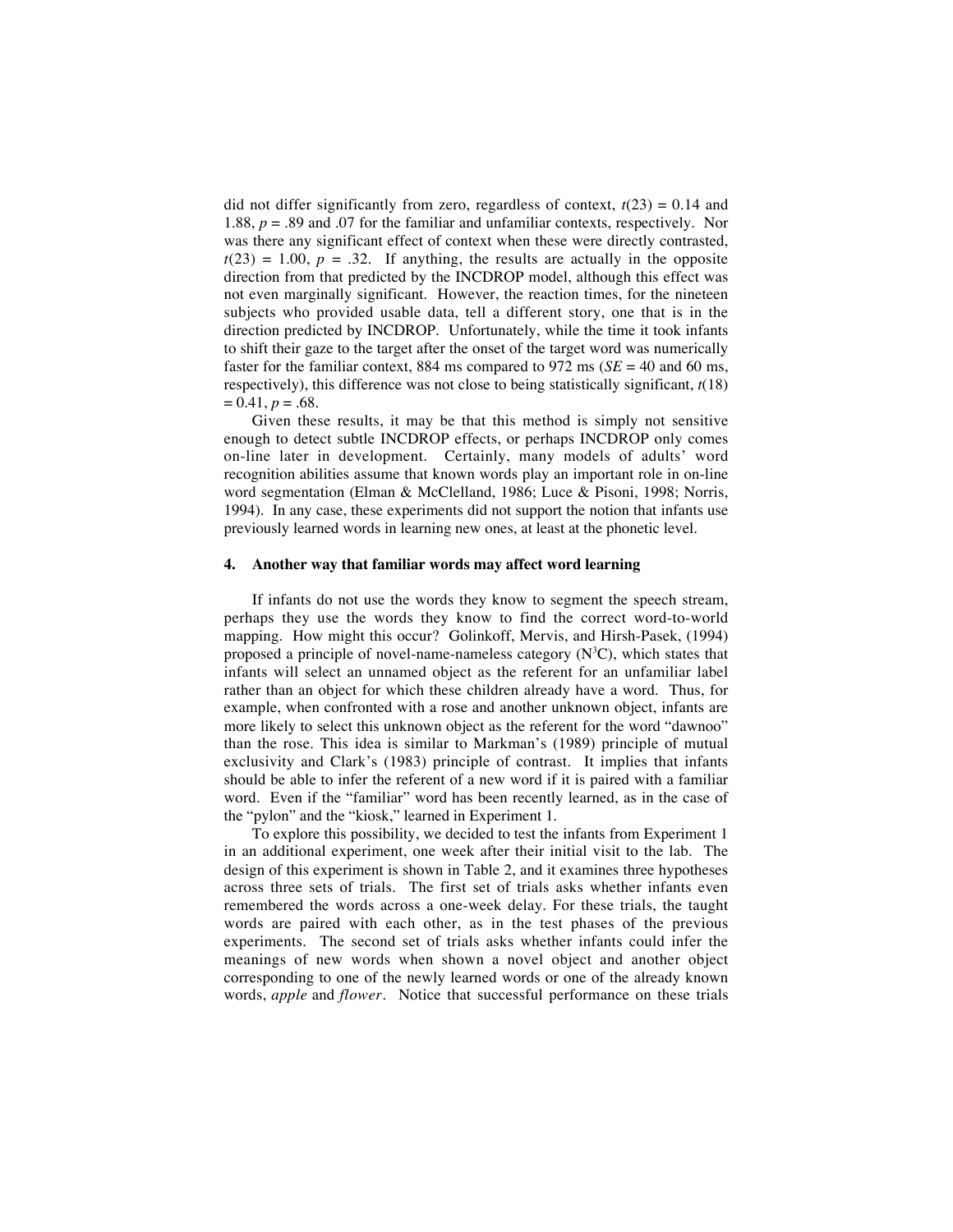would indicate that infants at least encoded some knowledge about the objects and labels of the week prior. Finally, the last set of trials asked whether infants actually showed any evidence of inferring, and remembering, the meaning of the novel objects during the course of the prior trials and despite the absence of any feedback about their responses to these words.

The results (shown in Figure 4) for twenty-four 24-month-olds indicate that although infants did, as usual, correctly identify targeted words, *apple* and *flower*, which were already in their vocabulary,  $t(23) = 2.75$ ,  $p = .005$ , these infants did not seem to remember the words from the previous week,  $t(23)$  = 1.46,  $p = 0.08$ . This latter finding is not surprising given that they showed little evidence of learning these words during the first visit in the previous week. Nevertheless, in accordance with the principle of  $N^3C$ , these infants were able to use these words to correctly infer the meaning of novel names. That is, looking toward the target object was significantly greater than zero on trials

| Visual         | Sound Track      |
|----------------|------------------|
| Flower & Apple | "Flower" $(x 3)$ |
| Flower & Apple | "Apple" $(x 3)$  |
| Pylon & Kiosk  | "Pylon" $(x 3)$  |
| Pylon & Kiosk  | "Kiosk" $(x 3)$  |
| Pylon & Modi   | "Pylon" $(x 3)$  |
| Dawnoo & Kiosk | "Kiosk" $(x 3)$  |
| Pylon & Modi   | "Modi" $(x 3)$   |
| Dawnoo & Kiosk | "Dawnoo" (x 3)   |
| Flower & Modi  | "Flower" $(x 3)$ |
| Dawnoo & Apple | "Apple" $(x 3)$  |
| Flower & Modi  | "Modi" $(x 3)$   |
| Dawnoo & Apple | "Dawnoo" (x 3)   |
| Modi & Dawnoo  | "Modi" $(x 3)$   |
| Modi & Dawnoo  | "Dawnoo" $(x 3)$ |
|                |                  |

#### **Table 2. Design of Experiment 1B.**

\*\* Note. The middle two sets of trials were counterbalanced across each other. The first and last set of trials were counterbalanced within each other.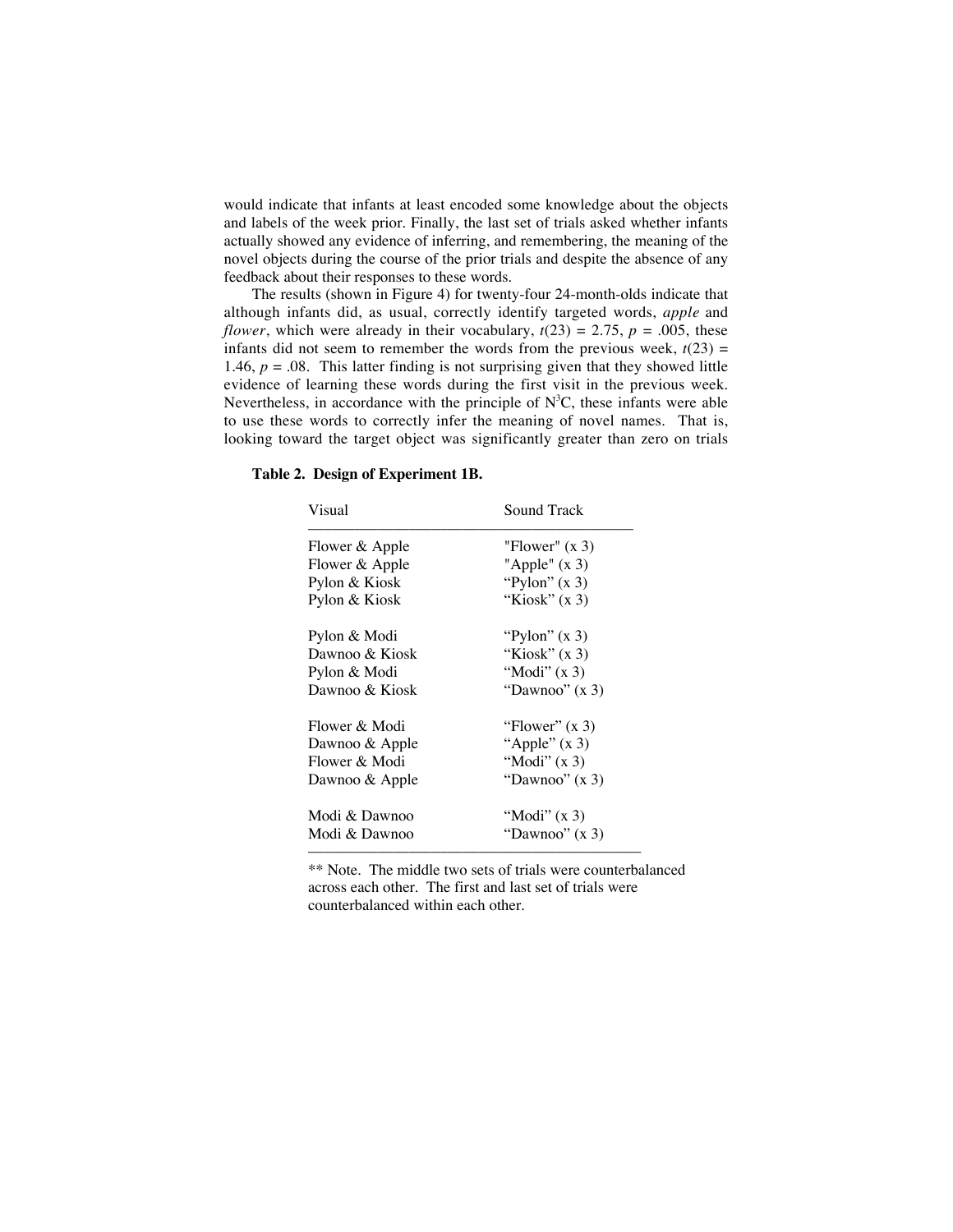where either a known or a taught object was paired with a new object,  $t(23)$  = 4.43 and 4.84 for the Known/Novel and Taught/Novel trials, respectively, *p* < .0001. Further, they correctly responded to each of these new words when the novel object were paired against each other on test trials,  $t(23) = 2.45$ ,  $p = .01$ .

These results are interesting for several reasons. First, infants at this age demonstrate that they retain some memory for words taught a week earlier in a laboratory task (see also Markson & Spelke, 2000) this experiment provides evidence that infants at 24 months of age can infer meaning based on their knowledge of prior words. This suggests at least one level for which prior word knowledge affects infants' word learning. However, what is even more striking in these results is that infants' memory for newly learned and even previously known words is apparently strengthened by placing them in contrast against novel objects. That is, the Known/Novel trials and Taught/Novel trials provided the largest mean differences in looking of any of the trials from any of the experiments: even larger, on average than the known trials in the same experiment. Moreover, this increased responding is not simply the result of infant tendencies to look at novel objects. If that were the case, then looking to target would have been substantially blunted when the known and taught labels were requested. They were not. Instead, the mean difference in infant looking to target was universally high in both sets of trials.

This effect was replicated across each of the experiments previously reported, and it implies that infant memory is highly context sensitive. With respect to the words taught during their initial visit, infants were confused as to which label went with which object. However, when the same items were tested against a novel object, the infants were no longer confused. In a way, it is as if,



**Figure 4. Mean difference in looking to target by condition.**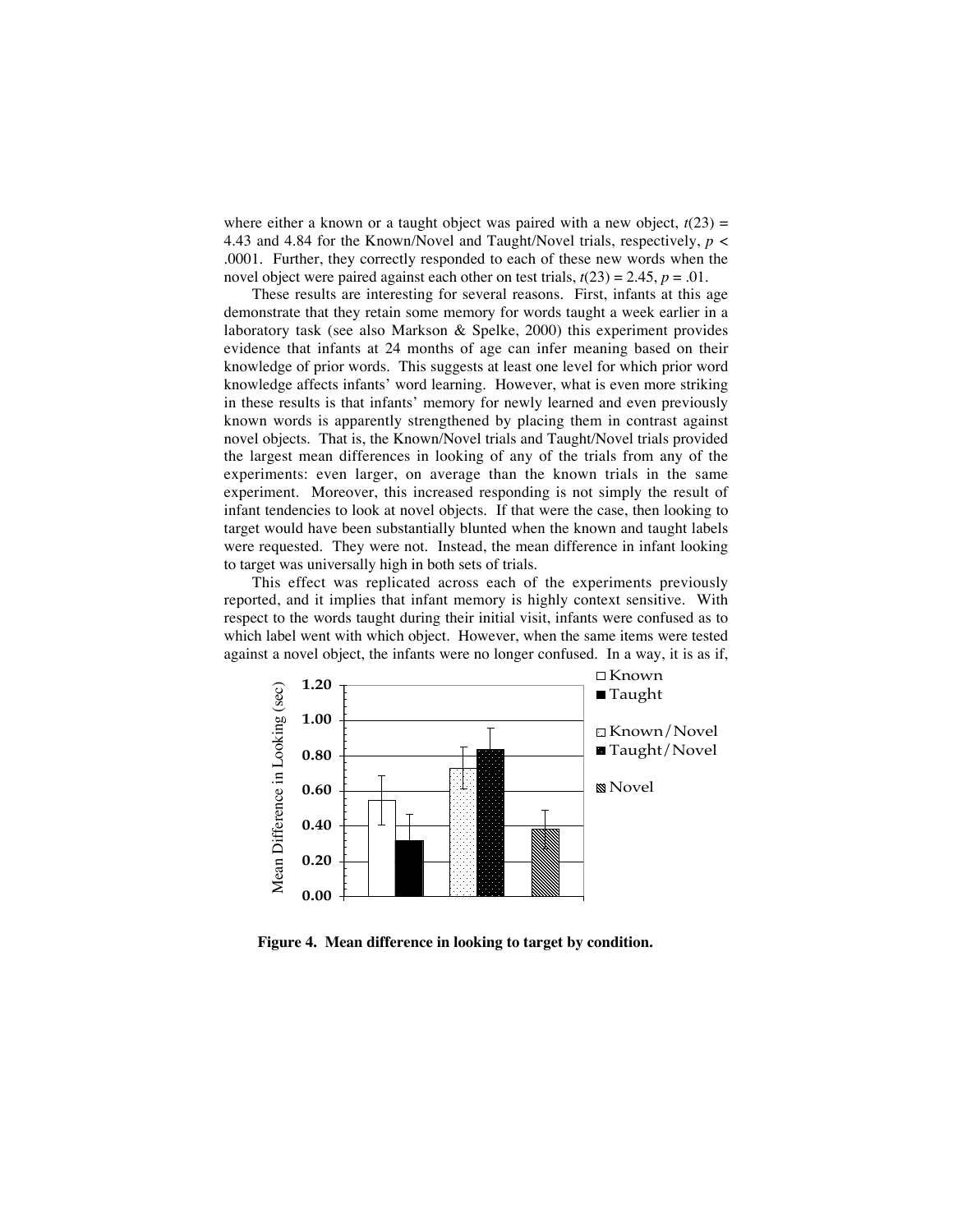they were saying to themselves, "I know I saw that object last week, and I heard that label last week, so those two definitely go together.

# **5. Conclusions**

These studies examined the levels at which infants might use previously known words to learn new ones. Across three different studies, we failed to find consistent, statistically significant evidence that a familiar context aided infants in segmenting new words from fluent speech, as would be predicted by Brent's (1999) INCDROP model. Still, there were some tendencies in the predicted direction for four of the six cases, involving accuracy or speed of responding.

At the conceptual level, however, infants appeared more than willing to assign linguistic meaning for novel words to a novel object in accord with Golinkoff, Mervis, and Hirsh-Pasek's (1994) principle of N<sup>3</sup>C. Furthermore, infants correctly remembered these newly learned words in subsequent test trials, implying that these learned meanings have some conceptual stability and relevance.

The present findings are consistent with a context dependent model of memory, suggesting that words learned in close temporal proximity to each other might be inherently confusable. Infants appear to be more than capable of tracking novelty in their environment and using it to their advantage in learning a language. Thus, it would appear that previous familiarity with words does play an important in learning new words, albeit at a slightly higher level of implementation than one suggested by INCDROP.

## **Endnotes**

**\*** The research reported here was supported by a Research Grant from NICHD (#15795) and a Senior Scientist Award from NIMH (#01490) to Peter W. Jusczyk. We thank Ann Marie Jusczyk and Natasha Scheitlin for their assistance in recruiting and testing the children. We also thank Lou Ann Gerken for her suggestion regarding Experiment 3.

#### **References**

- Bloom, Lois. (1973). *One word at a time: The use of single-word utterances before syntax.* The Hague: Mouton.
- Brent, Michael. (1999). An efficient, probabilistically sound algorithm for segmentation and word discovery. *Machine Learning, 34,* 71-105.
- Brent, Michael R., & Cartwright, Timothy A. (1996). Distributional regularity and phonotactics are useful for segmentation. *Cognition, 61*, 93-125.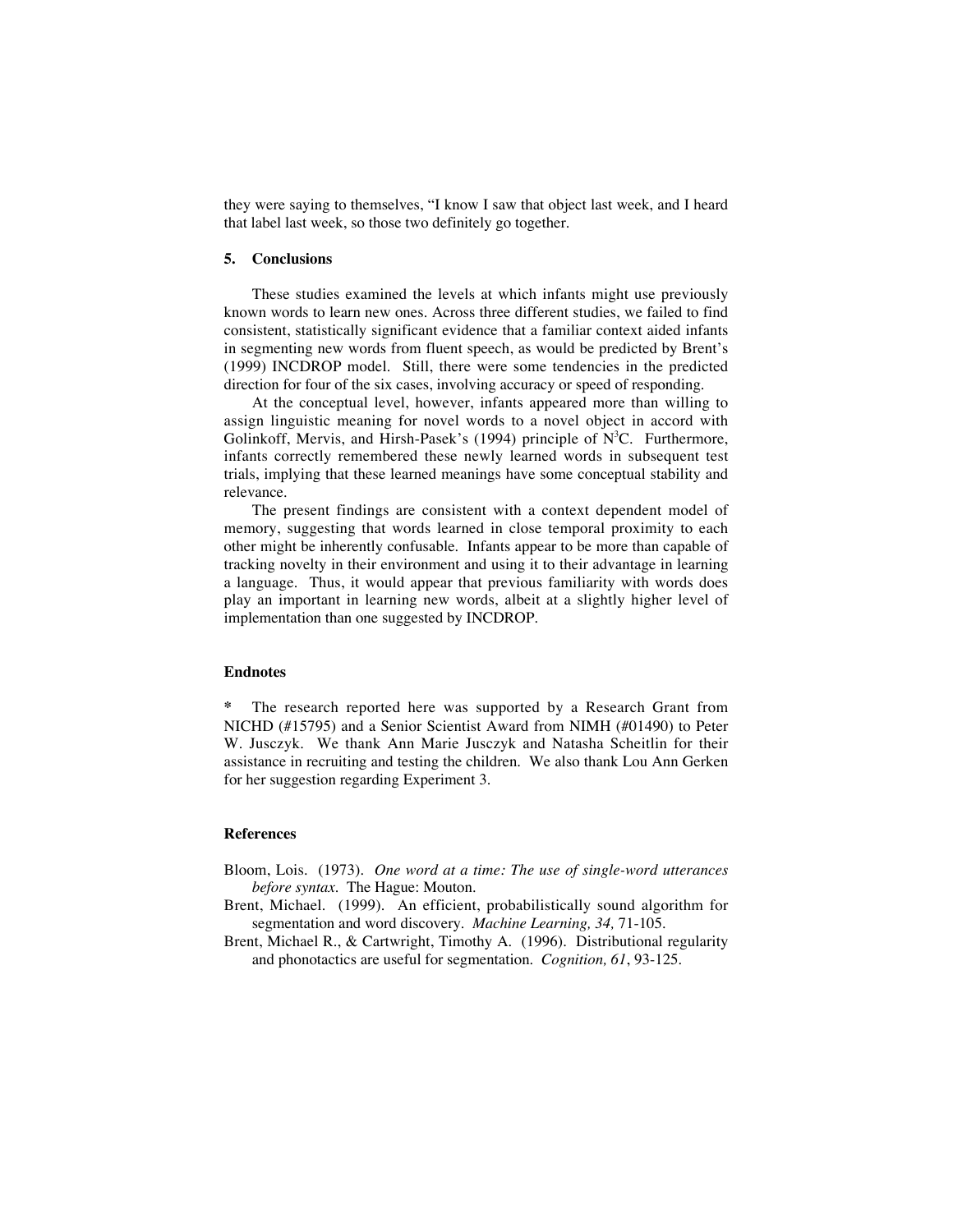- Clark, Eve. (1983). Meanings and concepts. In James Flavell & Ellen Markman (Eds.) *Handbook of Child Psychology: Vol III. Cognitive Development.* New York: John Wiley.
- Dahan, Delphine & Brent, Michael. (1999). On the discovery of novel wordlike units from utterances: An artificial-language study with implications for native-language acquisition. *Journal of Experimental Psychology: General, 128,* 165-185.
- Golinkoff, Roberta M., Hirsh-Pasek, Kathryn, Cauley, Kathleen M., & Gordon, Laura. (1987). The eyes have it: Lexical and syntactic comprehension in a new paradigm*. Journal of Child Language, 14*, 23-45.
- Golinkoff, Roberta Michnick, Mervis, Carolyn B., & Hirsh-Pasek, Kathryn. (1994). Early object labels: The case for a developmental lexical principles framework. *Journal of Child Language, 21,* 125-155.
- Hollich, George, Hirsh-Pasek, Kathryn, & Golinkoff, Roberta Michnick. (2000). Breaking the language barrier: An emergentist coalition model for the origins of word learning. *Monographs of the Society for Research in Child Development, 65* (3, Serial No. 262).
- Hollich, George, Jusczyk, Peter W., & Luce, Paul. (2000, December). *Infant sensitivity to lexical neighborhoods during word learning.* Paper presented at the Meeting of the Acoustical Society of America, Newport Beach, CA.
- Jusczyk, Peter W., & Aslin, Richard N. (1995). Infants' detection of the sound patterns of words in fluent speech. *Cognitive Psychology, 29*, 1-23.
- Jusczyk, Peter W., Hohne, Elizabeth A., & Bauman, Angela. (1999). Infants' sensitivity to allophonic cues for word segmentation. *Perception & Psychophysics, 61*, 1465-1476.
- Jusczyk, Peter W., Houston, Derek, & Newsome, Mary (1999). The beginnings of word segmentation in English-learning infants. *Cognitive Psychology, 39*, 159-207
- Luce, Paul A., & Pisoni, David B. (1998). Recognizing spoken words: The neighborhood activation model. *Ear & Hearing, 19*, 1-36
- Markman, Ellen. (1989). *Categorization and naming in children: Problems of induction.* Cambridge, MA: MIT Press.
- Markson, Lori, & Spelke, Elizabeth S. (2000, July). Rapid learning of names and arbitrary properties of objects. Paper presented at the Meeting of the International Conference on Infant Studies, Brighton, England.
- Mattys, Sven L., & Jusczyk, Peter W. (in press).! Do infants segment words of recurring contiguous patterns?! *Journal of Experimental Psychology: Human Perception & Performance.*
- McClelland, James L., & Elman, Jeffrey L. (1986) The TRACE model of speech perception. *Cognitive Psychology, 18*, 1-86.
- Nazzi, Thierry, Jusczyk, Peter W., Bhagirath, Keya M. (1999, April). *Infants' segmentation of verbs from fluent speech*. Paper presented at the meeting of the Society for Research in Child Development, Albuquerque, NM.
- Norris, Dennis. (1994). Shortlist: A connectionist model of continuous speech recognition. *Cognition, 52*, 189-234.